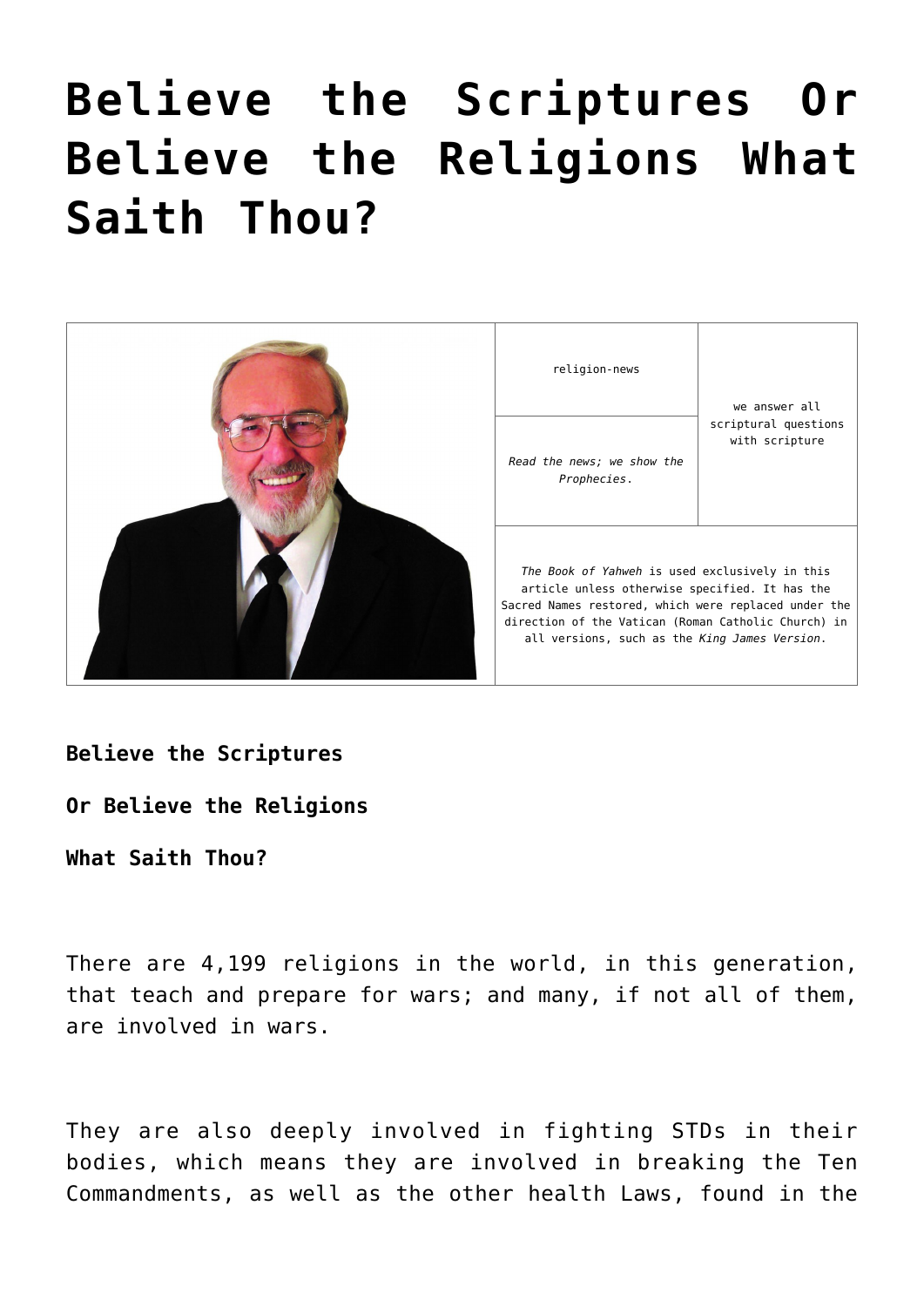Sacred Scriptures.

Fornication, adultery, sodomy, and bestiality are taught and condoned by the religions. These acts of breaking Yahweh's Laws are called sin.

Sin is shown in your bible and *The Book of Yahweh* to cause sickness, disease, anger, confusion, hatred and war.

The world and its 4,199 religions are not really familiar with the Sacred Scriptures. Yet, the fact is, the Scriptures should be the most important thing in one's life.

## **Yahweh?**

The world is just now finding out about the Name 'Yahweh', because the translators of the Sacred Scriptures were not allowed to print, speak or write the Name of the Creator, Yahweh, or the Savior's Name, Yahshua. The translators were forced, by law with the penalty of death, to replace those Names with titles such as 'Lord' and 'God'.

They replaced the Name 'House of Yahweh' with 'house of the Lord', and even 'church' which carries evil connotations.

The House of Yahweh has made every effort to rectify this evil and to get the Names of Yahweh and Yahshua to all the world.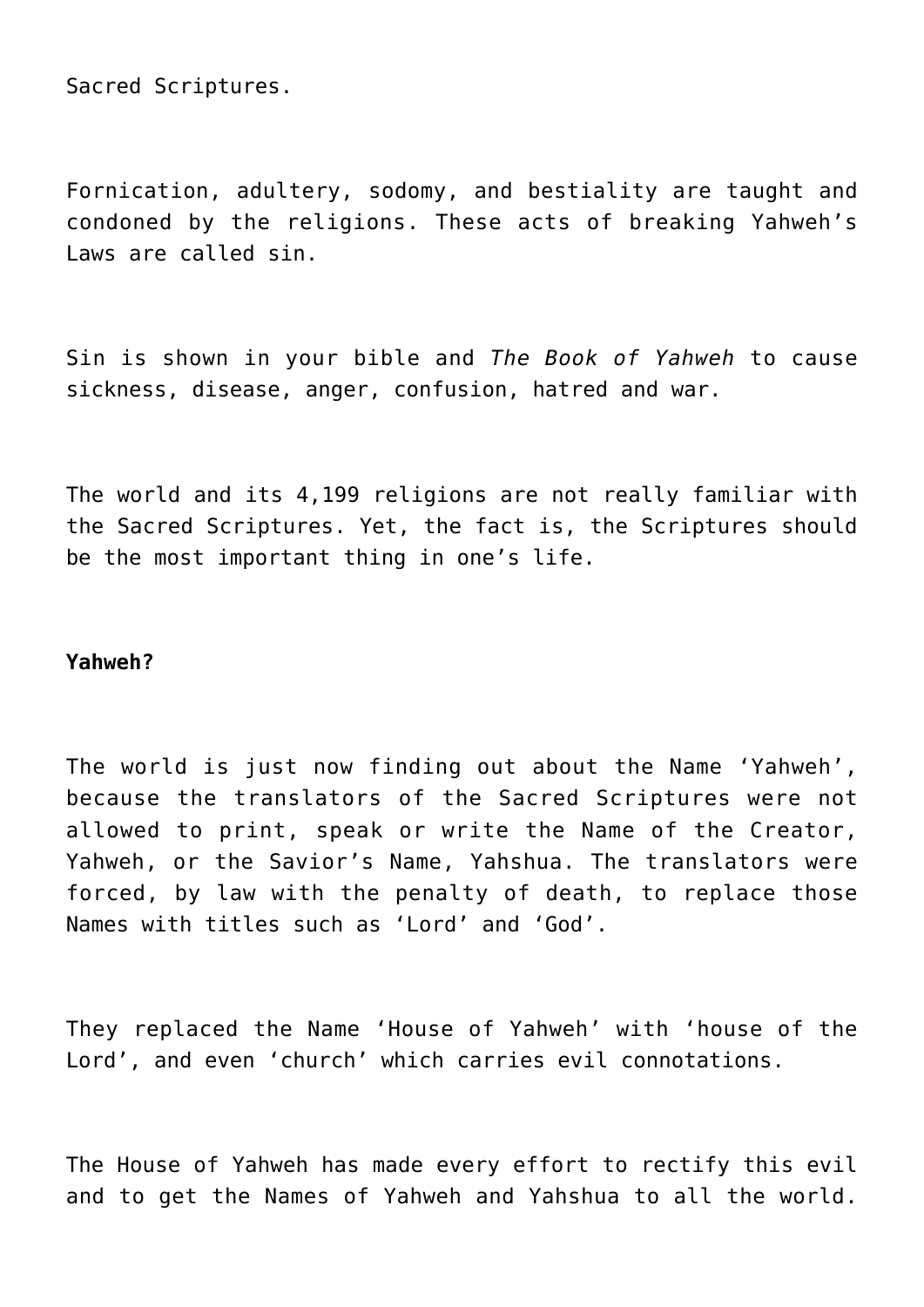Thanks to Yahweh, Himself, His Name and the history of His Name being replaced are spreading.

Bible dictionaries, such as *Unger's,* now show the history of the evil act of replacing Yahweh's Name. The following information is from *Unger's Bible Dictionary*:

**YAHWEH** (ya'way). The Heb. tetragrammaton (YHWH) traditionally pronounced Jehovah (*see* discussion in the articles Lord; [The] LORD) is now known to be correctly vocalized *yahwê.* New inscriptional evidence from the second and first millennia B.C. point toward this fact. The old view of Le Clerc, later propounded by Paul Haupt and developed by W. F. Albright, has commended itself in the light of the phonetic development and grammatical evidence of increased knowledge of Northwest Semitic and kindred tongues. This thesis holds *Yahweh* to be originally a finite causative verb from the Northwest Semitic root *hwy,* "to be, to come into being," so that the divine name would mean "He causes to be, or exist," i.e., "He creates." Amorite personal names after 2,000 B.C. lend support to the Haupt-Albright view, demonstrating that the employment of the causative stem *yahweh,* "he creates," was in vogue in the linguistic background of early Heb. Another recent etymology is that of Sigmund Mowinckel and James Montgomery. This suggests that *Yahu* (an abbreviated form of *Yahweh* current in personal names) is a compound formation *ya* (O!) and *hu* or *huwa* (he), "O He!" The name *Yahweh* has been found to be unique to Israel and has not been verified as the name of any deity outside Israel. *See* Jehovah; Elohim.

**LORD**. The rendering of several Heb. and Gk. words, which have different meanings:

1. Jehovah (yahweh: Heb. YHWH, "self-existent") This is used as a proper name of [the Creator] and should have been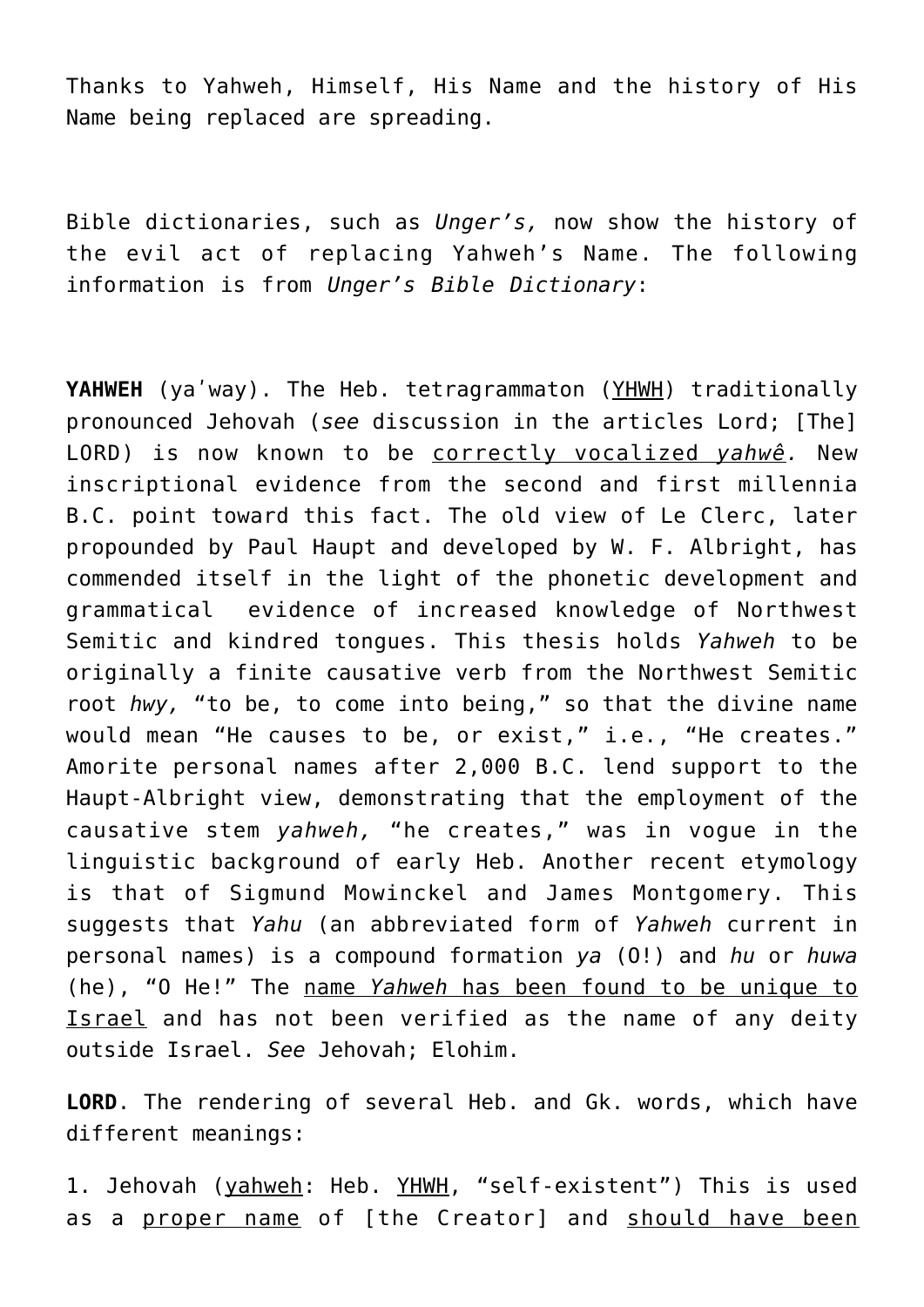retained in that form by the translators. See (The) Lord; Yahweh.

2. Lord (Heb. Adon), an early word denoting ownership; hence, absolute control. It is not properly a divine title, being used of the owner of slaves (Gen. 24:14, 27; 39:2, 7, rendered "master"), of kings as the lords of their subjects (Isa. 26:13, "master").

Also from *Unger's Bible Dictionary,* we find the word 'Lord' is a title of dead rabbis:

**RABBI** (Heb. *rabbi,* Gk. *hrabbi*, "my teacher"). A respectful term applied by the Jews to their teachers and spiritual instructors (Matt. 23:7-8; John 1:38; 3:26; 6:25). The terms *rabbi* and *rabboni* both mean simply "master" (John 1:38; 20:16). The use of the title rabbi cannot be substantiated before the time of Christ. Later Jewish schools had three grades of honor: *rab*, "master", the lowest; *rabbi*, "my master", the second; and *rabboni*, "my lord, my master", the most elevated.

The Roman Catholics and Coptic Catholics employ the false teaching that they can deify the dead, and then you can pray to those deified dead people, whom they have made into Gods. And "maybe" that dead God or a demon will answer your prayer. They also worship demons.

Your bible says the Roman Catholic Church that leads the world in God and Lord worship, will not repent of their God and demon worship.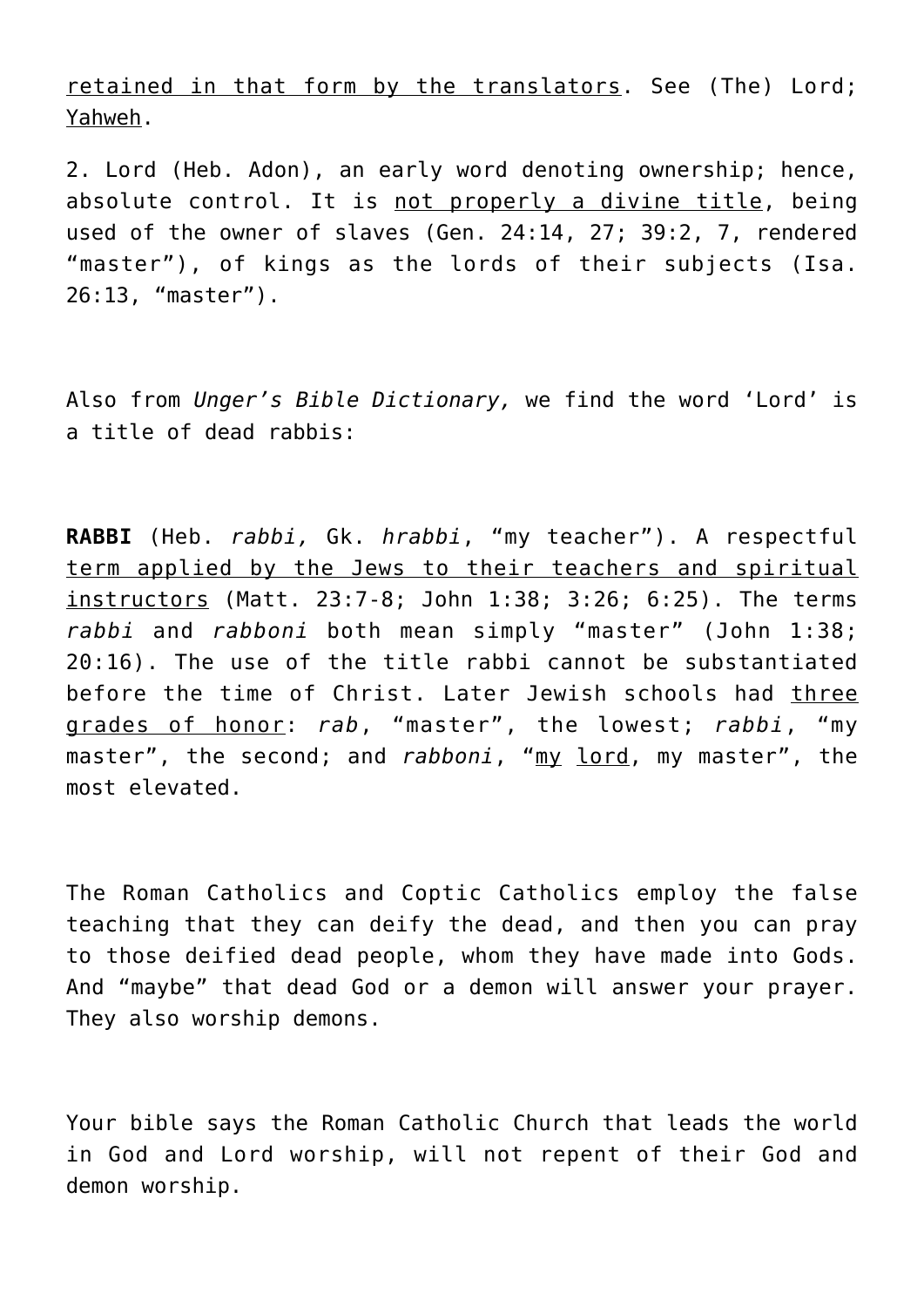# **Revelation 9:20-21**

20 And the rest of the men who were not killed by these plagues, still did not repent of the works of their hands, that they should not worship demons, and Gods (elohim, teraphim) of gold, and silver, and brass, and stone, and of wood: which can neither see, nor hear, nor walk;

21 Neither did they repent of their murders, nor of their sorceries, nor of their fornication, nor of their thefts.

You might also notice that they will not repent of sodomy, rape of men, women (nuns), and children either. Nor will they admit that their sins are evil because they got their practices from the Gods.

## **Sin? What is Sin?**

The Savior said that only fools will not believe all that the Prophets have spoken; that is, Yahweh's Prophets.

## **Luke 24:25**

Then He said to them: O fools, and slow of heart to believe all that Yahweh's Prophets have spoken!

The Savior also said in:

## **Mattithyah 6:33**

But seek you first the Kingdom of Yahweh and His Righteousness, and all these things will be added to you.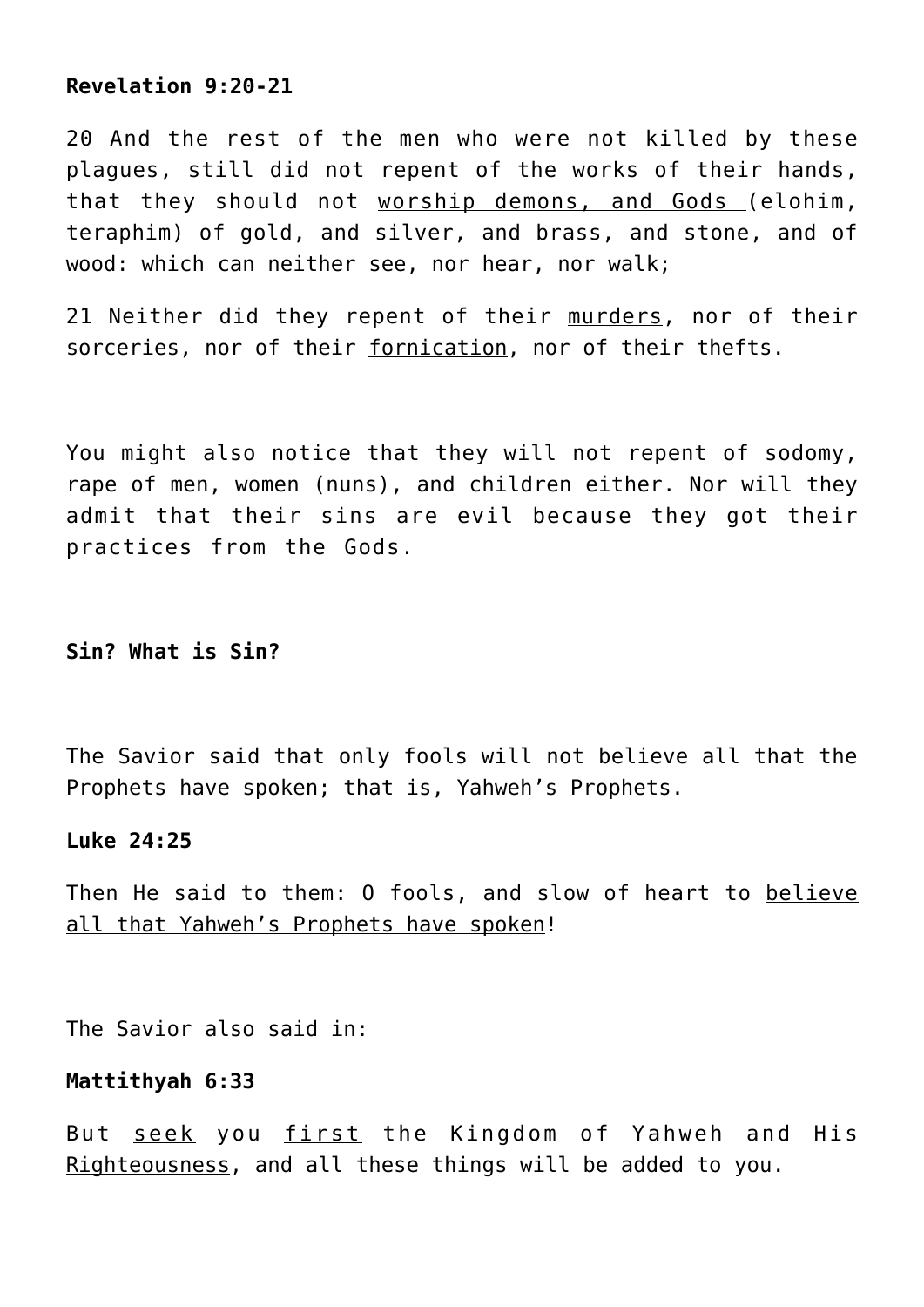Everyone on earth, in this generation, should be following that advice given by the Savior, Yahshua Messiah. The nuclear wars and a one-hour burning are very soon now. The only people who will remain alive and well are those who repent of sin and convert to practicing those Words of Yahshua. Your religion will not repent.

So, what is sin? Read this and believe:

## **I Yahchanan 3:4, 7-8, 10**

4 Whoever commits sin, transgresses also the Laws; for sin is the transgression of the Laws.

7 Little children, let no man deceive you; he who practices Righteousness is Righteous, just as He is Righteous.

8 He who practices sin is of the devil, for the devil has sinned from the beginning. For this purpose the Son of Yahweh was manifested; that He might destroy the works of the devil.

10 In this the Children of Yahweh and the children of the devil are manifest. Whoever does not practice Righteousness is not of Yahweh, and he does not love his neighbor!

Their teacher is Satan, as you just read. They do not and will not repent and convert to practicing Yahweh's Righteousness.

Their teacher:

## **Yahchanan 8:44**

You are of your teacher *who is* Satan *the devil*, and whatever she who is your teacher desires, you will do. She was a murderer from the beginning, and remained not in the Truth,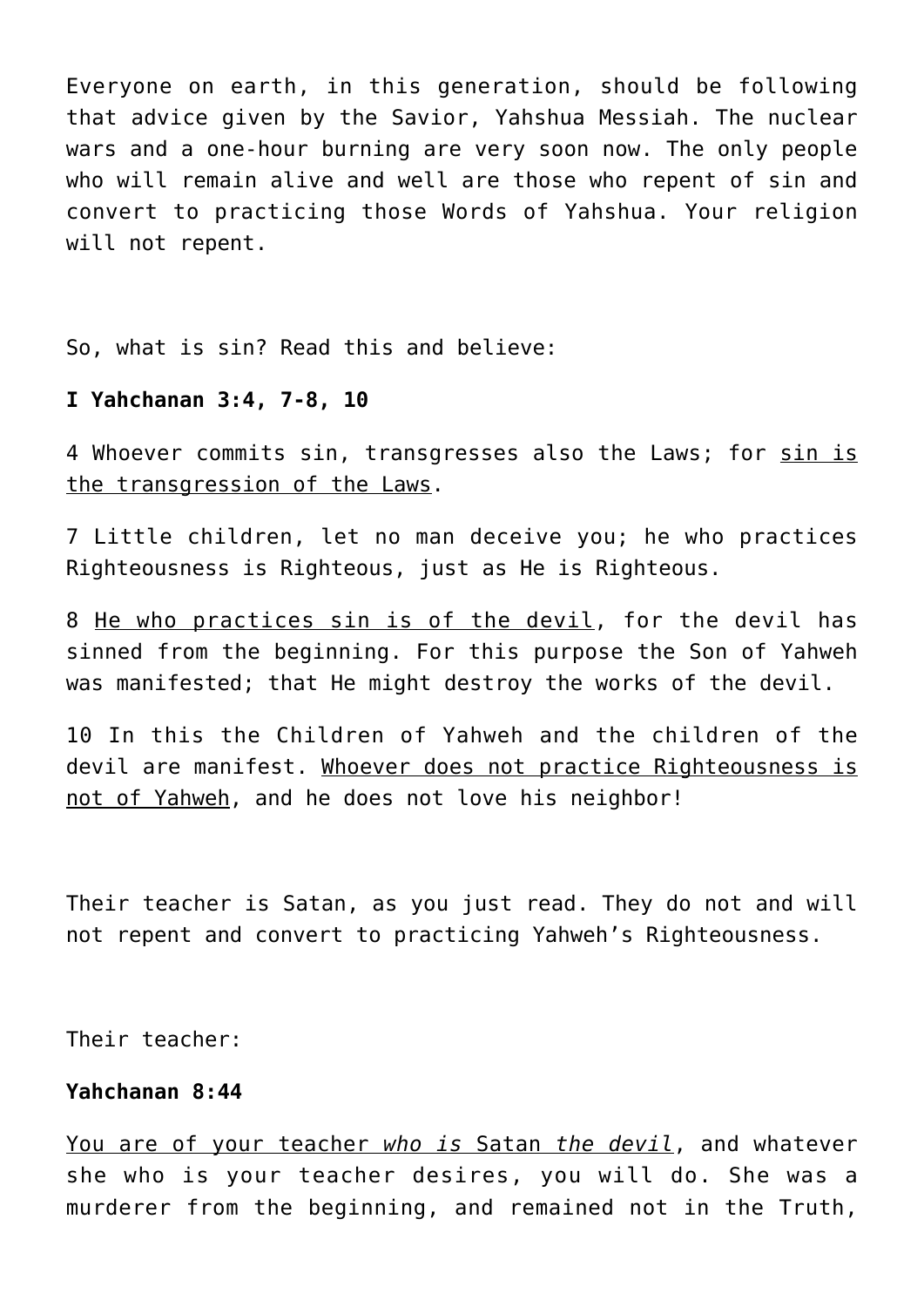because there is no Truth in her. Therefore, *when* you speak your falsehoods, you speak her words, because she is a liar, and the teacher of *all* lies!

Yahweh said to Cain:

## **Genesis 4:6-8**

6 So Yahweh said to Cain: Why are you angry? Why are you downcast?

7 If you do Righteousness, will you not be acceptable? And if you do not do Righteousness, sin *is* crouching at your door. The desire to sin is with you, but you must overcome it!

8 Now Cain talked with Abel his brother; and it came to pass, when they were spread abroad, that Cain rose against Abel his brother and killed him.

Cain practiced sin. Sin was ever present with him. Yahweh taught both Cain and Abel Righteousness. Abel chose to teach and practice Righteousness; but Cain chose to teach and practice sin.

So where did Cain go wrong?

Get this lesson because what Cain did is taught in 4,199 religions today, and they will not repent.

Yahweh said in:

**Genesis 2:9**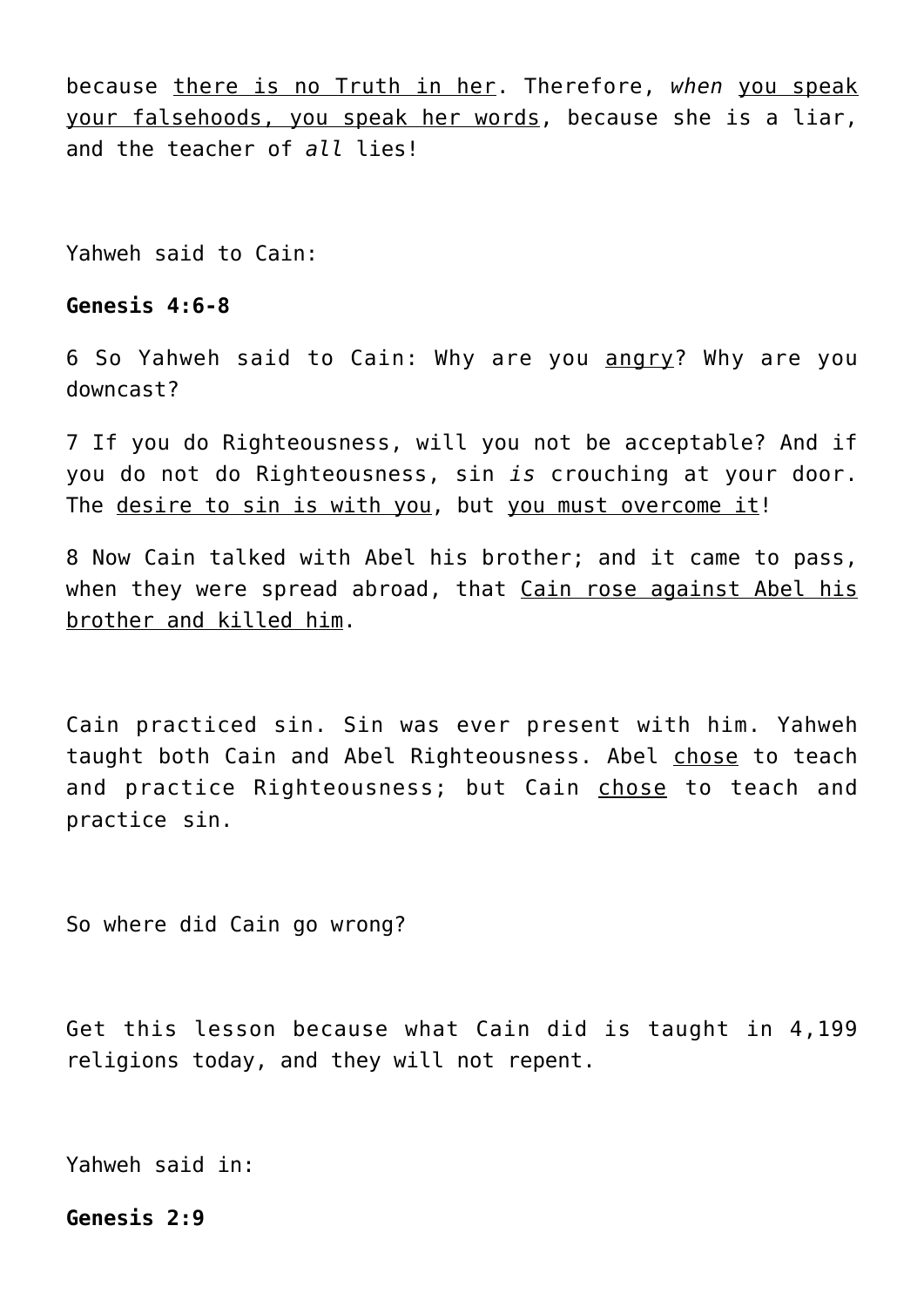And out of the ground Yahweh made every tree grow that is pleasant to the sight, and desirable for food. The Tree of Life *was* in the midst of the garden, and the tree of the knowledge of Righteousness and evil *was in the midst also.*

Then Yahweh said:

## **Genesis 2:16-17**

16 And Yahweh commanded the man, saying: Of every tree of the Garden you can freely eat;

17 But of the tree of the knowledge of Righteousness and evil you must not eat, for in the day that you eat of it you will surely die.

The trees are simply this:

# **Mattithyah 7:13-19**

13 Enter in through the narrow gate; for wide *is* the gate and broad *is* the way that leads to destruction, and many are those who go that way.

14 Because straight *is* the gate, and narrow *is* the way which leads to Life, and few there are who find it.

15 Beware of false prophets who come to you in sheep's clothing, but inwardly they are ravening wolves.

16 You will know them by their fruits. Do men gather grapes from thorns, or figs from thistles?

17 Likewise, every Righteous tree brings forth Righteous fruit; but a tree of evil brings forth fruit of iniquity.

18 A Righteous tree cannot bring forth fruit of iniquity, nor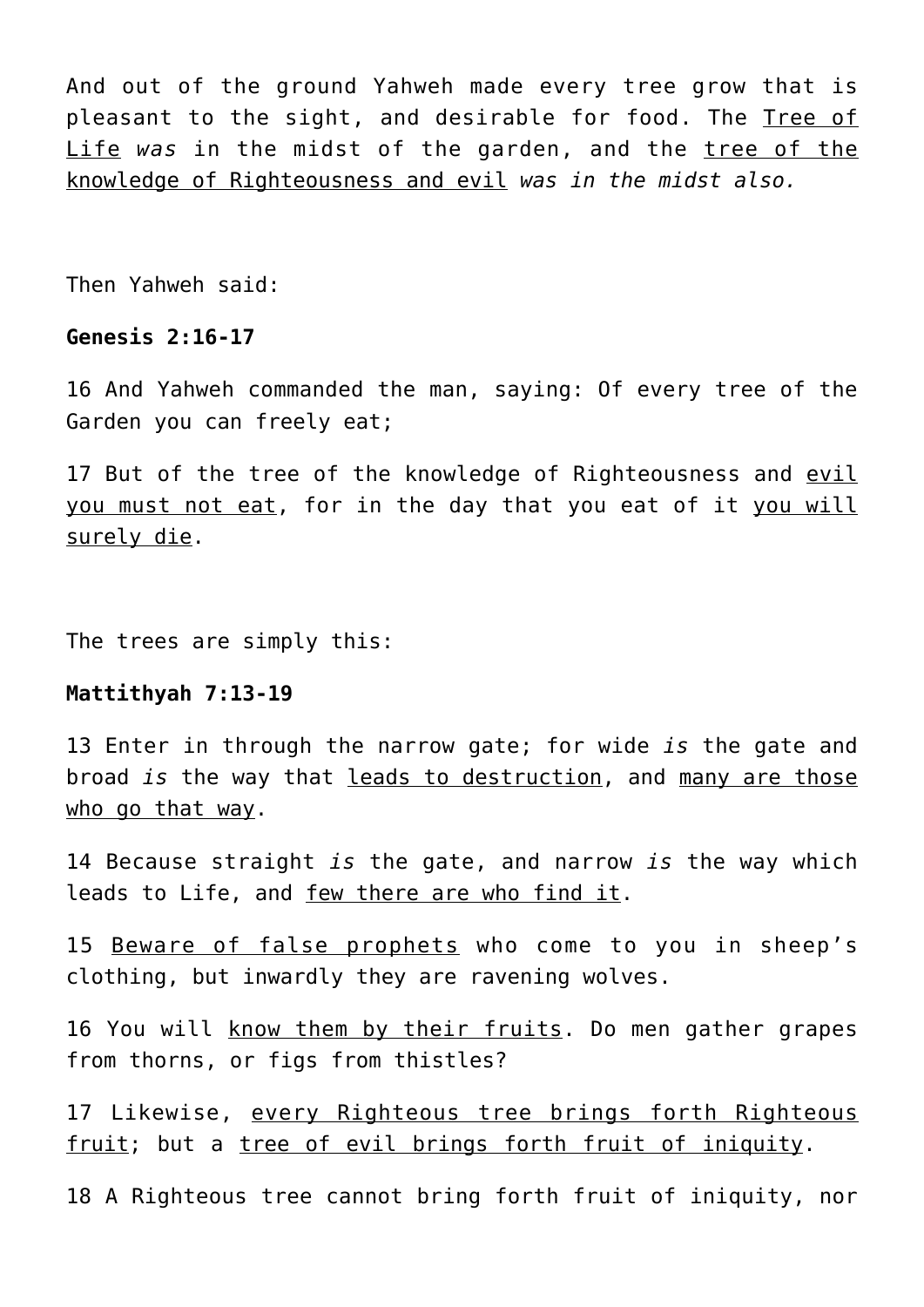*can* a tree of evil bring forth fruits of Righteousness.

19 Every tree which does not bring forth Righteous fruit is cut down, and cast into the fire.

There are 4,199 trees of the Gods. There is only one tree that teaches and practices Righteousness.

Cain chose to follow Satan, the serpent. Notice what the serpent teaches:

## **Genesis 3:1-5**

1 Now the serpent was more subtle *and* crafty than any beast of the field which Yahweh had made. And she said to the woman; Has Yahweh indeed said: You shall not eat of every tree of the garden?

2 And the woman said to the serpent; We can eat the fruit of the trees of the garden;

3 But of the fruit of the tree which *is* in the midst of the garden, Yahweh has said: You shall not eat it, nor shall you touch it, or you will die.

4 And the serpent said to the woman; You will not surely die.

5 For Yahweh knows that in the day you eat of it, your eyes will be opened, and you will be as Gods (elohim), knowing Righteousness and <u>evil</u>.

Did you see that? Evil as the Gods! You must understand **verse 5**: evil, as the Gods.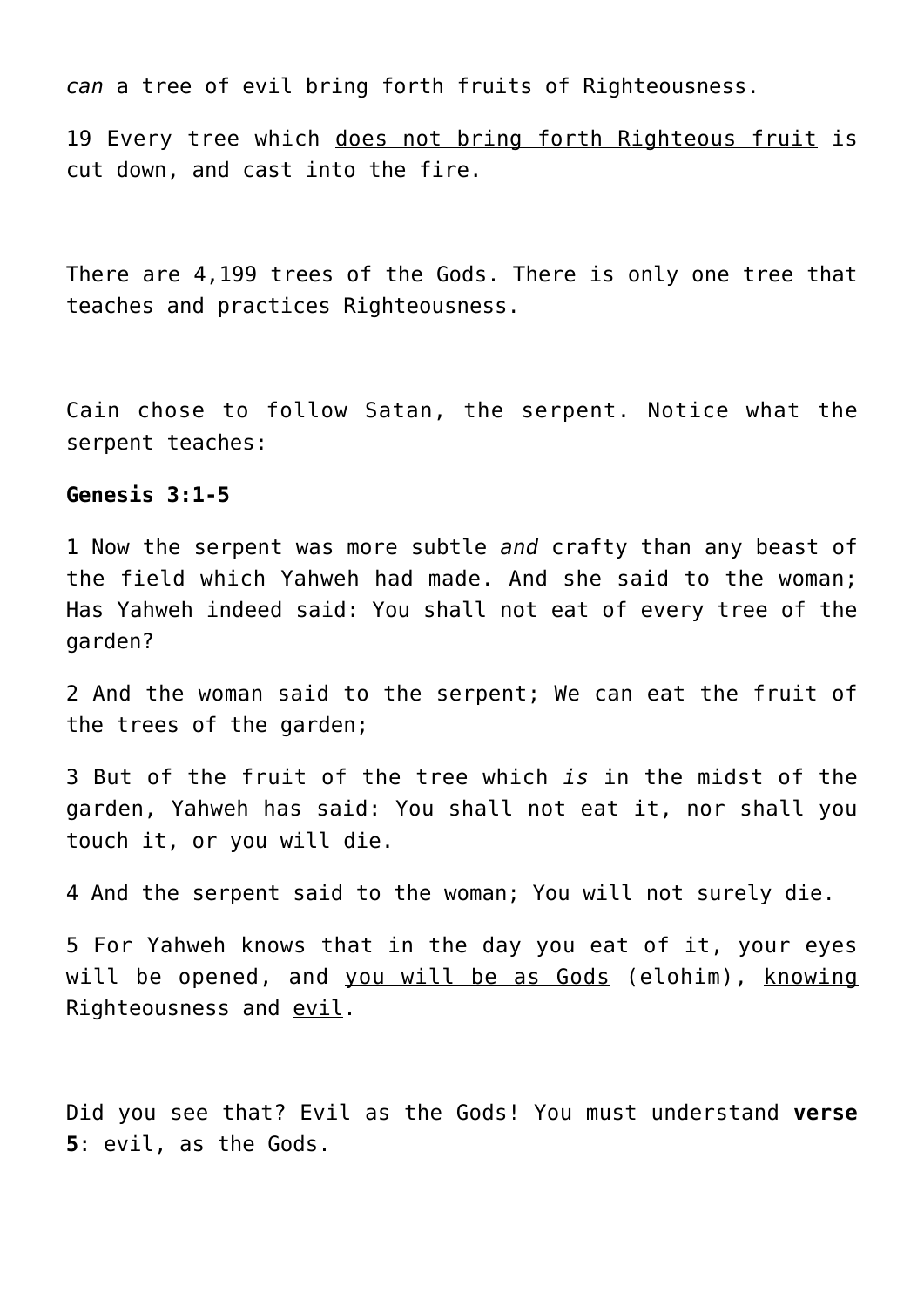- The Gods are not Yahweh.
- The Gods did not create mankind.
- Yahweh is not a God.

The divining serpent had the Name, 'Yahweh', replaced in the versions of *The Book of Yahweh*.

The Versions? Yes, such as the *King James Version* and all other versions. That one evil act, sent to all nations in the English language, has caused great deception and confusion; as the Savior, Yahshua Messiah, said, they don't even know who they worship.

A lot of people know the 23<sup>rd</sup> Psalm by heart. Read the first and last verses from the King James Version:

## **Psalm 23:1, 6**

1 The Lord is my shepherd; I shall not want.

6 Surely goodness and mercy shall follow me all the days of my life: and I will dwell in the house of the Lord for ever.

Now read it as it was originally written from **The Interlinear NIV Hebrew-English Old Testament** by John Kohlenberger III.

# **Psalm 23:1, 6**

 $\pmb{\times}$ 

Now read those verses from *The Book of Yahweh*.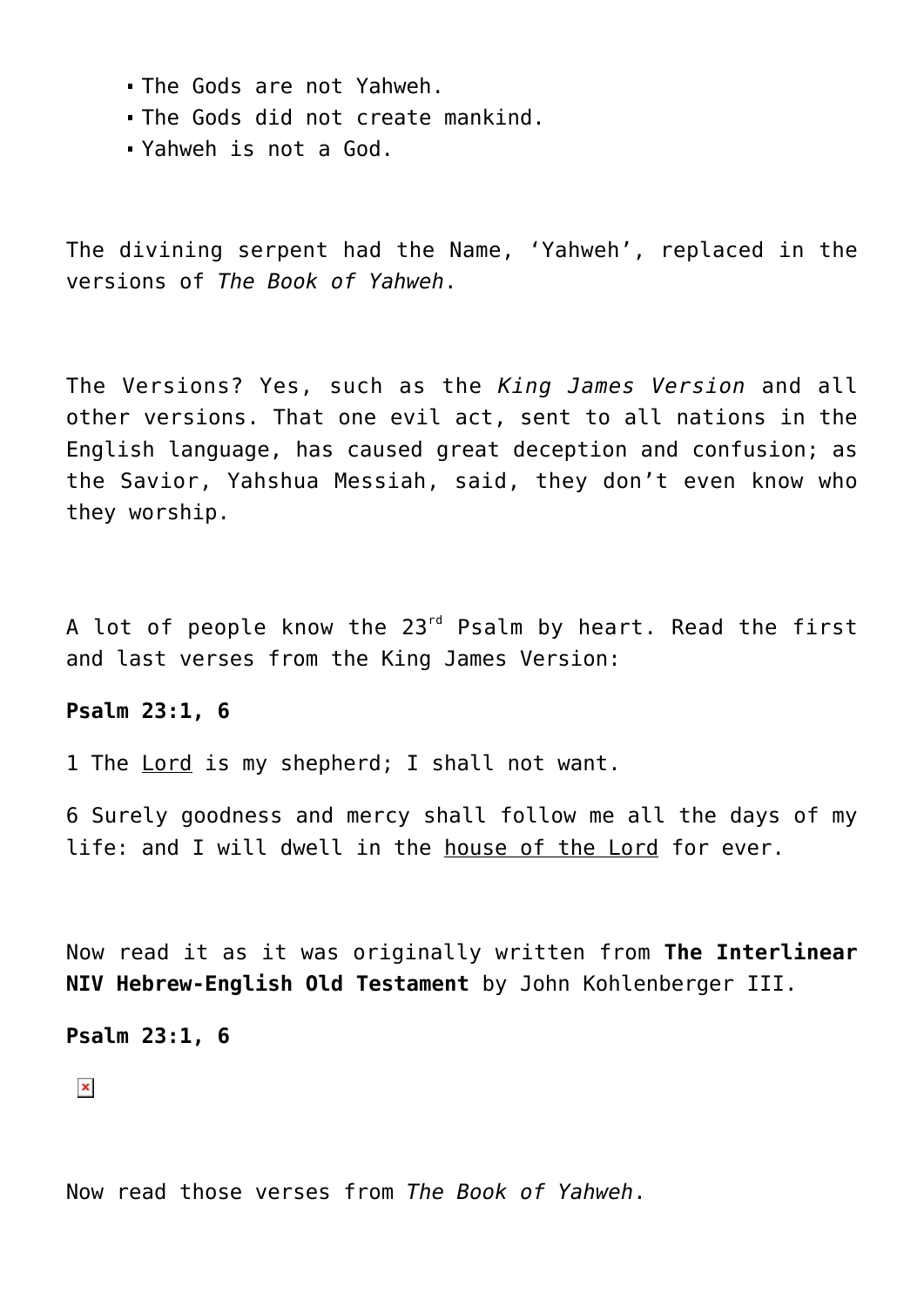## **Psalm 23:1, 6**

1 Yahweh is our Shepherd; we shall not want.

6 Surely Righteousness and mercy will follow us all the days of our lives; and we will dwell in The House of Yahweh forever!

The versions use the titles of dead rabbis, popes, and pharaohs. So, when you read these verses from a version of *The Book of Yahweh,* you are actually saying:

**Verse 1:** dead rabbi is my shepherd

**Verse 6:** I will dwell in the house of dead rabbis

Back to sin, what is it?

Read this:

## **I Yahchanan 3:4**

Whoever commits sin, transgresses also the Laws; for sin is the transgression of the Laws.

Now read Yahshua Messiah's Words:

## **Mattithyah 19:17**

But He said to him: Why do you question Me about Righteousness? There is only One Who is the Standard of Perfection, and He is Yahweh; so if you would enter into Life,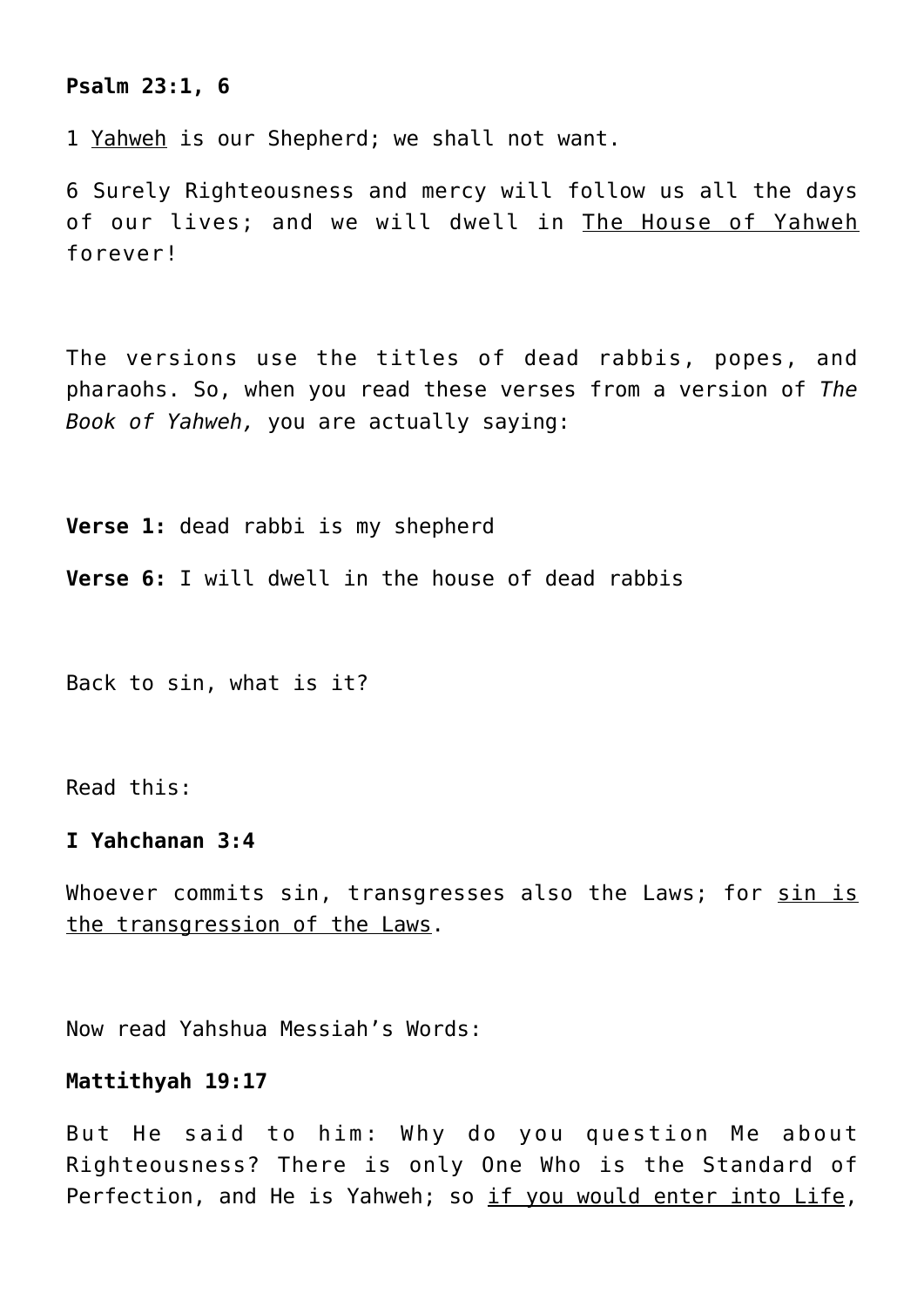keep the Laws of Yahweh.

In the very last book and very last chapter of your bible or *The Book of Yahweh,* you'll find again the Savior's Words:

## **Revelation 22:12-14**

12 And behold, I come quickly, and My Reward *is* with Me, to give every man according as his work will be.

13 I am the First and the Last, the Beginning and the End.

14 Blessed *are* those who keep His Laws, that they will have right to the Tree of Life, and will enter in through the gates into the City.

Only those who keep the Ten Commandments, the Laws of Yahweh, will be given Eternal Life.

The wages of sin is death.

# **Romans 6:23**

For the wages of sin is death; but the gift of Yahweh *is* eternal life through Yahshua Messiah, our Savior.

Read this from your own bible or *The Book of Yahweh.* If you sin willfully after the Truth comes:

## **Hebrews 10:26-27**

26 For if we sin willfully after we have received the knowledge of the Truth, there no longer remains a sacrifice for sins,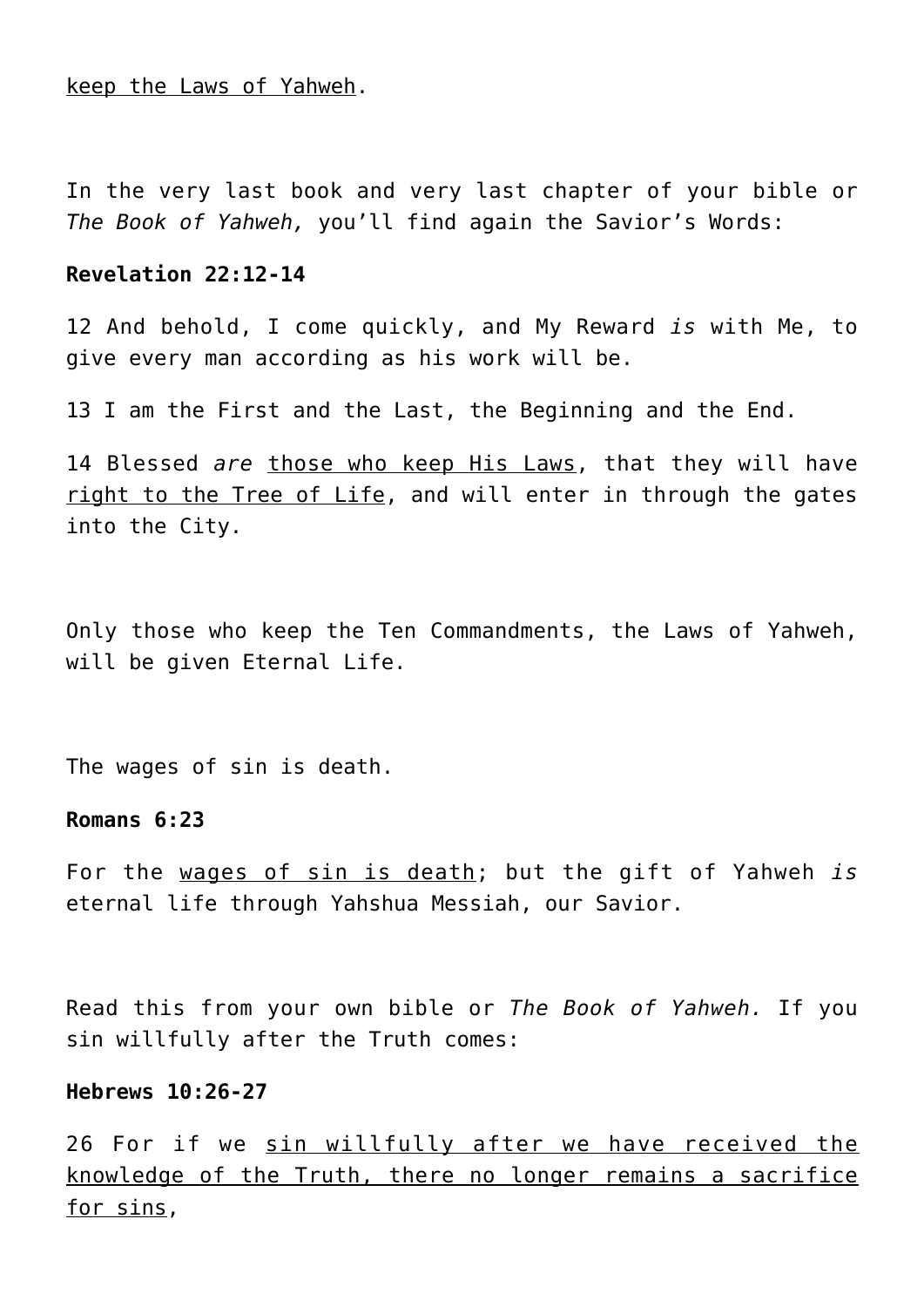27 But a certain fearful expectation of judgment, and fiery indignation which will devour the adversaries.

You must repent of sin and convert to practicing Righteousness or your sins will not be forgiven.

## **Acts 3:19**

Repent therefore, and be converted, that your sins can be blotted out; that times of refreshing can come from the Presence of Yahweh.

Convert? Yes! Convert from practicing sin to practicing Righteousness.

# **Mattithyah 6:33**

But seek you first the Kingdom of Yahweh and His Righteousness, and all these things will be added to you.

# **I Yahchanan 3:4, 7-8, 10**

4 Whoever commits sin, transgresses also the Laws; for sin is the transgression of the Laws.

7 Little children, let no man deceive you; he who practices Righteousness is Righteous, just as He is Righteous.

8 He who practices sin is of the devil, for the devil has sinned from the beginning. For this purpose the Son of Yahweh was manifested; that He might destroy the works of the devil.

10 In this the Children of Yahweh and the children of the devil are manifest. Whoever does not practice Righteousness is not of Yahweh, and he does not love his neighbor!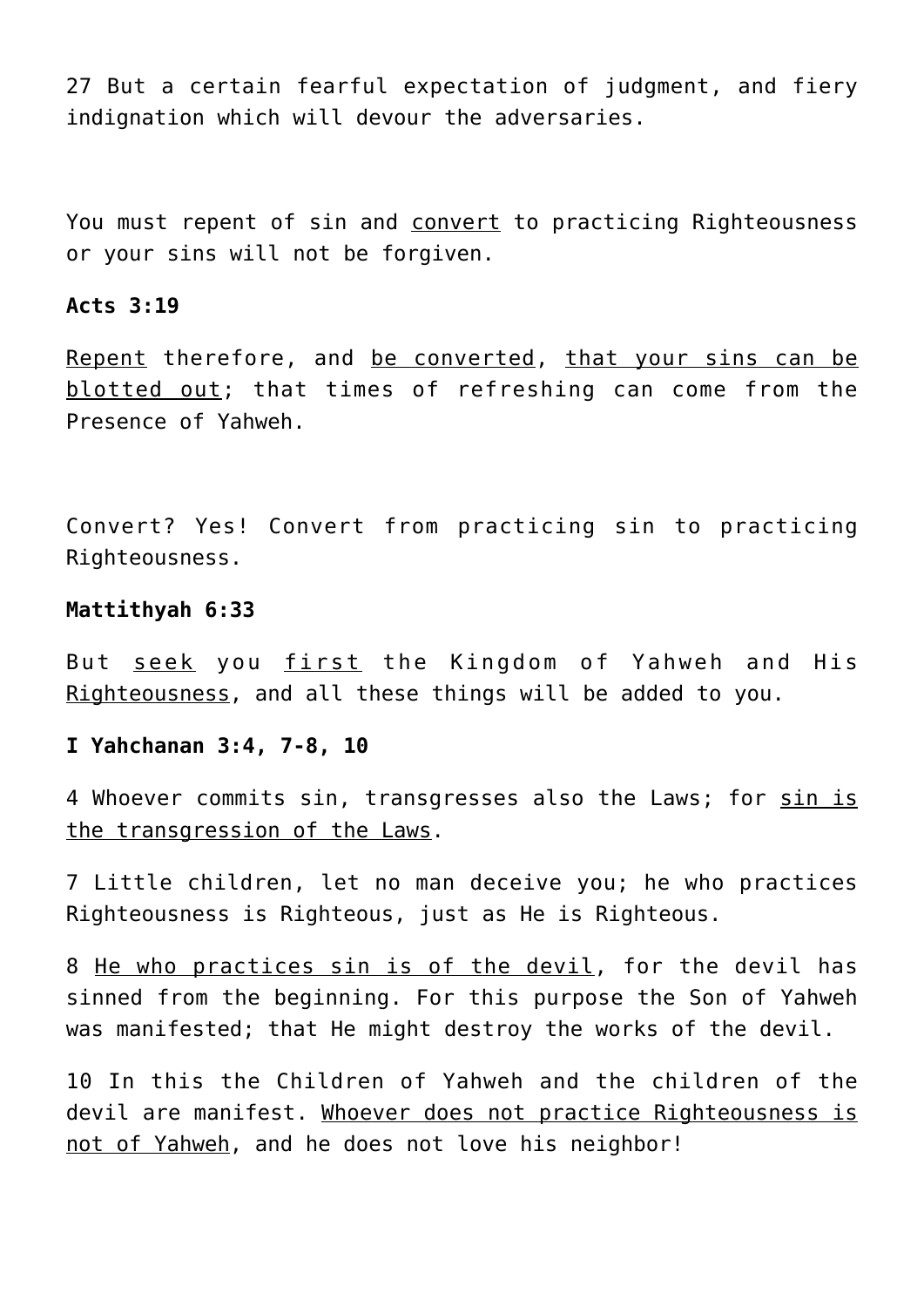That's what your bible and *The Book of Yahweh* say. Don't let the 4,199 religious impostors, led by Satan, the serpent, deceive you.

# **I Yahchanan 3:7**

Little children, let no man deceive you; he who practices Righteousness is Righteous, just as He is Righteous.

4,199 religions in this generation belong to Satan, says your bible.

## **I Yahchanan 3:8**

He who practices sin is of the devil, for the devil has sinned from the beginning. For this purpose the Son of Yahweh was manifested; that He might destroy the works of the devil.

These religions would have you thinking that the Savior destroyed the Works of Yahweh—the Laws of Righteousness.

Read **I Yahchanan 3:8** again! The Savior will destroy the works of the devil, which is evil—sin, rebellion, the teaching of lies, as shown in:

# **Yahchanan 8:44**

You are of your teacher *who is* Satan *the devil*, and whatever she who is your teacher desires, you will do. She was a murderer from the beginning, and remained not in the Truth, because there is no Truth in her. Therefore, *when* you speak your falsehoods, you speak her words, because she is a liar, and the teacher of *all* lies!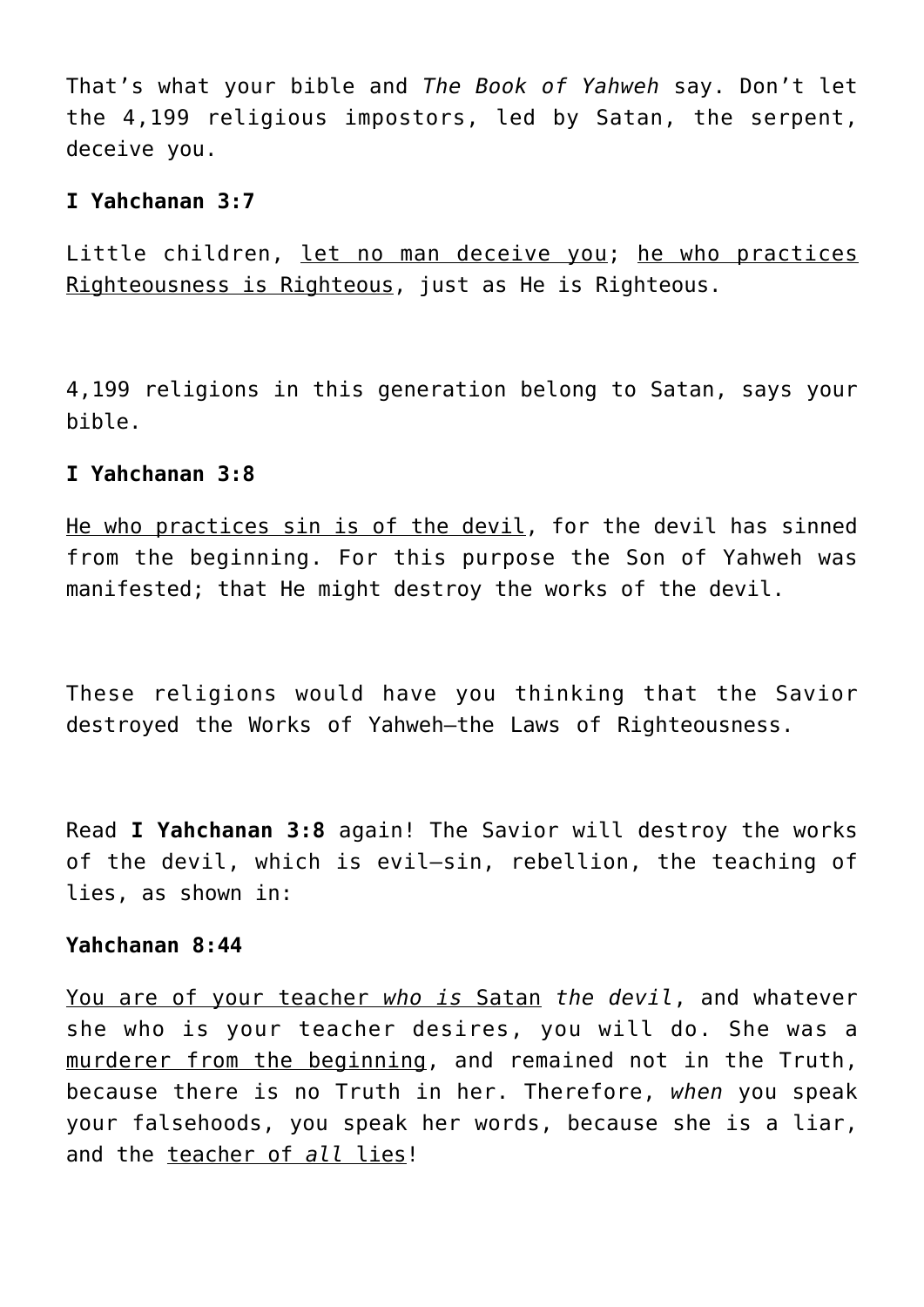Yahshua was to establish the Work of Yahweh and Yahweh's Righteousness.

#### **Mattithyah 5:17**

Do not *even* think that I have come to destroy the Laws or the Prophets; I have not come to destroy *them,* but to establish *them.*

The Teaching of the True Savior, as recorded in your bible and *The Book of Yahweh*, is this:

## **Mattithyah 6:33**

But seek you first the Kingdom of Yahweh and His Righteousness, and all these things will be added to you.

# **Revelation 22:12-14**

12 And behold, I come quickly, and My Reward *is* with Me, to give every man according as his work will be.

13 I am the First and the Last, the Beginning and the End.

14 Blessed *are* those who keep His Laws, that they will have right to the Tree of Life, and will enter in through the gates into the City.

The 4,199 religions are all at war, involved in murder and follow the teachings of Satan.

They are all evil as the Gods.

**Genesis 3:5** – be as Gods, evil.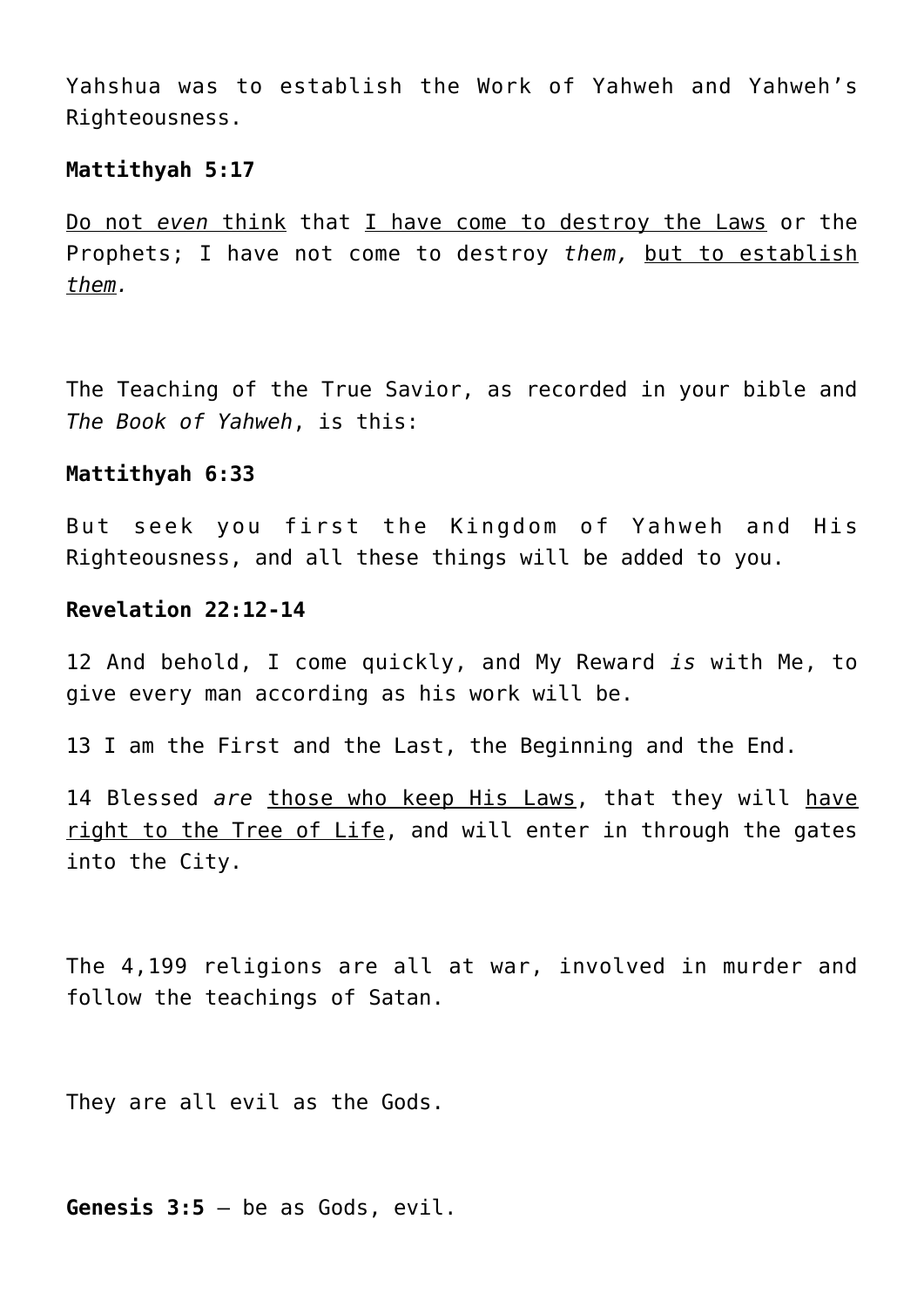**The Same as Cain!**

## **Yahdah 1:11**

Woe to them! For they have gone in the way of Cain…

## **I Yahchanan 3:10-15**

10 In this the Children of Yahweh and the children of the devil are manifest. Whoever does not practice Righteousness is not of Yahweh, and he does not love his neighbor!

11 For this is the Message that you heard from the beginning, that we should love one another.

12 Not as Cain, *who* was of that evil one, and murdered his brother. And why did he murder his brother? Because his works were evil, and his brother's *were* Righteous.

13 Do not marvel, my brothers, if the world hates you.

14 We know that we have passed from death to Life, because we love the brothers. He who does not love *his* neighbor abides in death.

15 Whoever hates his neighbor is a murderer; and you know that no murderer has Eternal Life abiding in him.

**Verse 15:** no! you do not have Eternal Life abiding in you.

Read Yahshua's Words in:

**Mattithyah 23:35**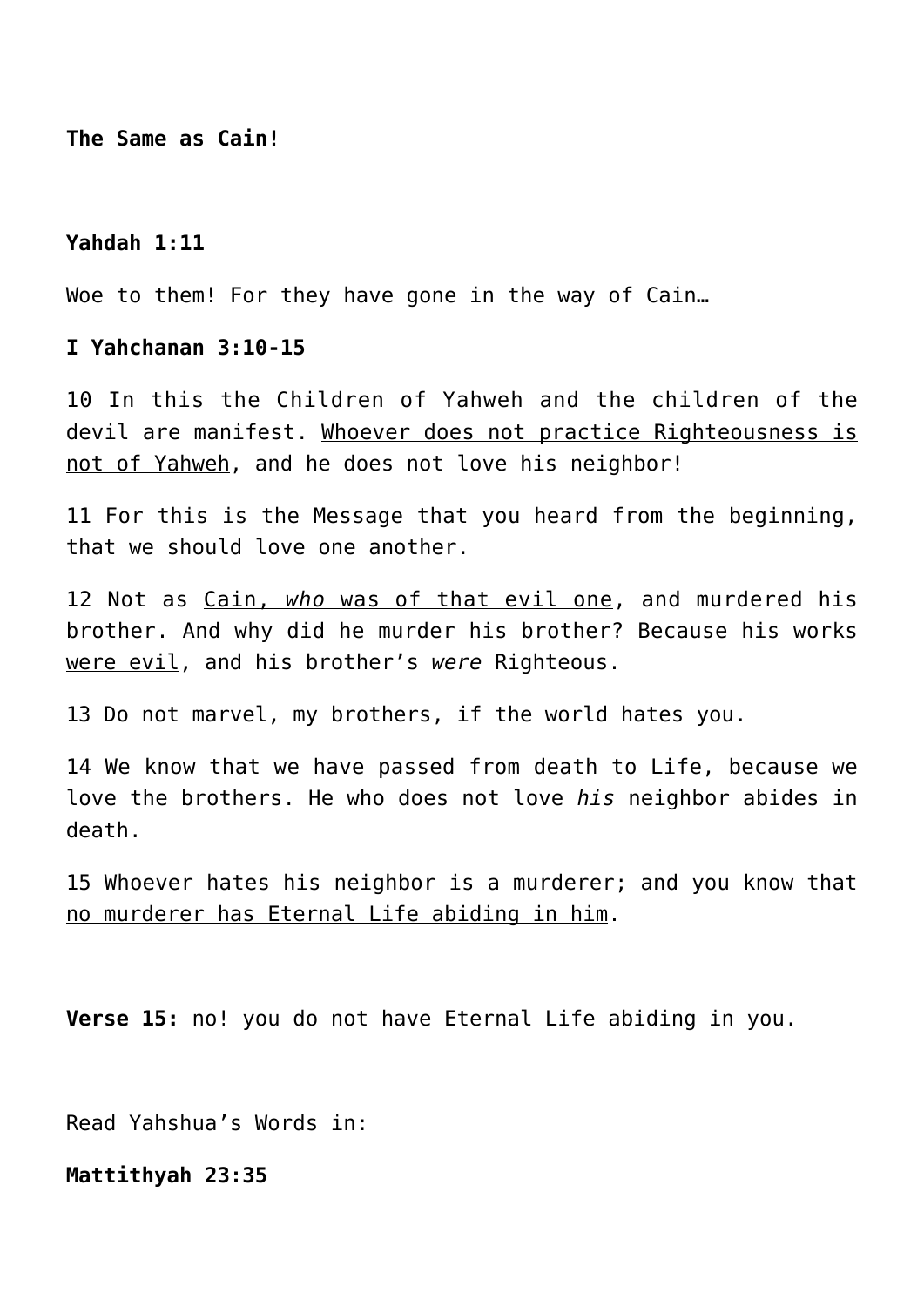So that upon you can come all the Righteous blood shed upon the whole earth, from the blood of Righteous Abel to the blood of Zecharyah, the son of Berechyah, whom you murdered between the porch and the altar.

4,199 religions are part of that system. They teach Satan's message today.

Yes! You will surely die unless you repent and convert.

# **Genesis 2:16-17**

16 And Yahweh commanded the man, saying: Of every tree of the Garden you can freely eat;

17 But of the tree of the knowledge of Righteousness and evil you must not eat, for in the day that you eat of it you will surely die.

## **Yechetzqyah 18:4**

Behold, all souls are Mine. *Just* as the soul of the father, so also the soul of the son is Mine; the soul that sins, it will die.

You must overcome sin.

# **Genesis 4:7**

If you do Righteousness, will you not be acceptable? And if you do not do Righteousness, sin *is* crouching at your door. The desire to sin is with you, but you must overcome it!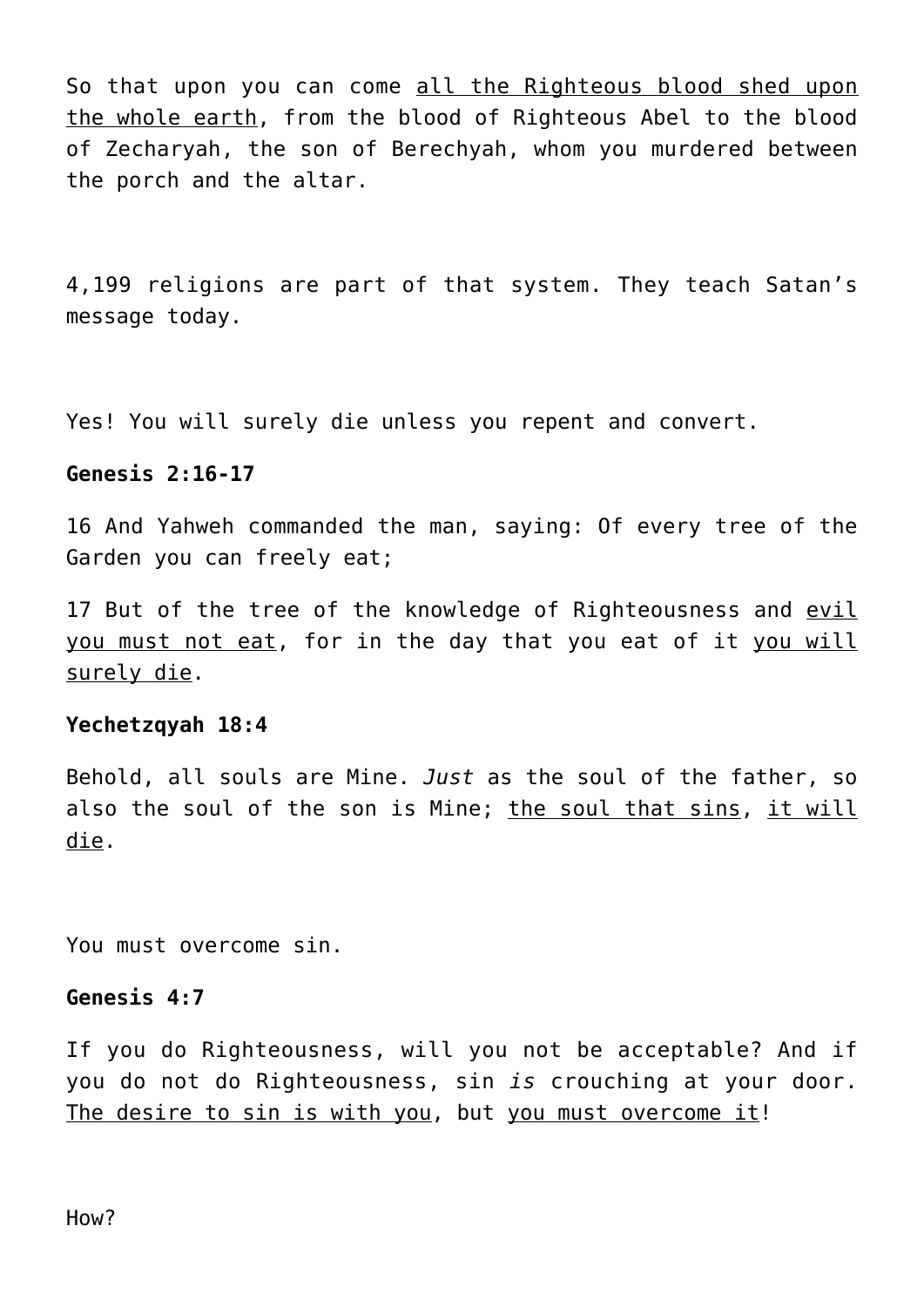# **Acts 3:19**

Repent therefore, and be converted, that your sins can be blotted out; that times of refreshing can come from the Presence of Yahweh.

## **I Yahchanan 3:4, 7-8, 10**

4 Whoever commits sin, transgresses also the Laws; for sin is the transgression of the Laws.

7 Little children, let no man deceive you; he who practices Righteousness is Righteous, just as He is Righteous.

8 He who practices sin is of the devil, for the devil has sinned from the beginning. For this purpose the Son of Yahweh was manifested; that He might destroy the works of the devil.

10 In this the Children of Yahweh and the children of the devil are manifest. Whoever does not practice Righteousness is not of Yahweh, and he does not love his neighbor!

Did you then see where that places your religion?

Only those who overcome will inherit the Kingdom of Yahweh:

# **Revelation 21:7-8**

7 He who overcomes will inherit all things; and I will be his Father, and he will be My son.

8 But the fearful, and unbelieving, and the abominable, and murderers, and whoremongers, and sorcerers, and worshipers of Gods (elohim), and all liars, will have their part in the lake which burns with fire and brimstone—which is the second death.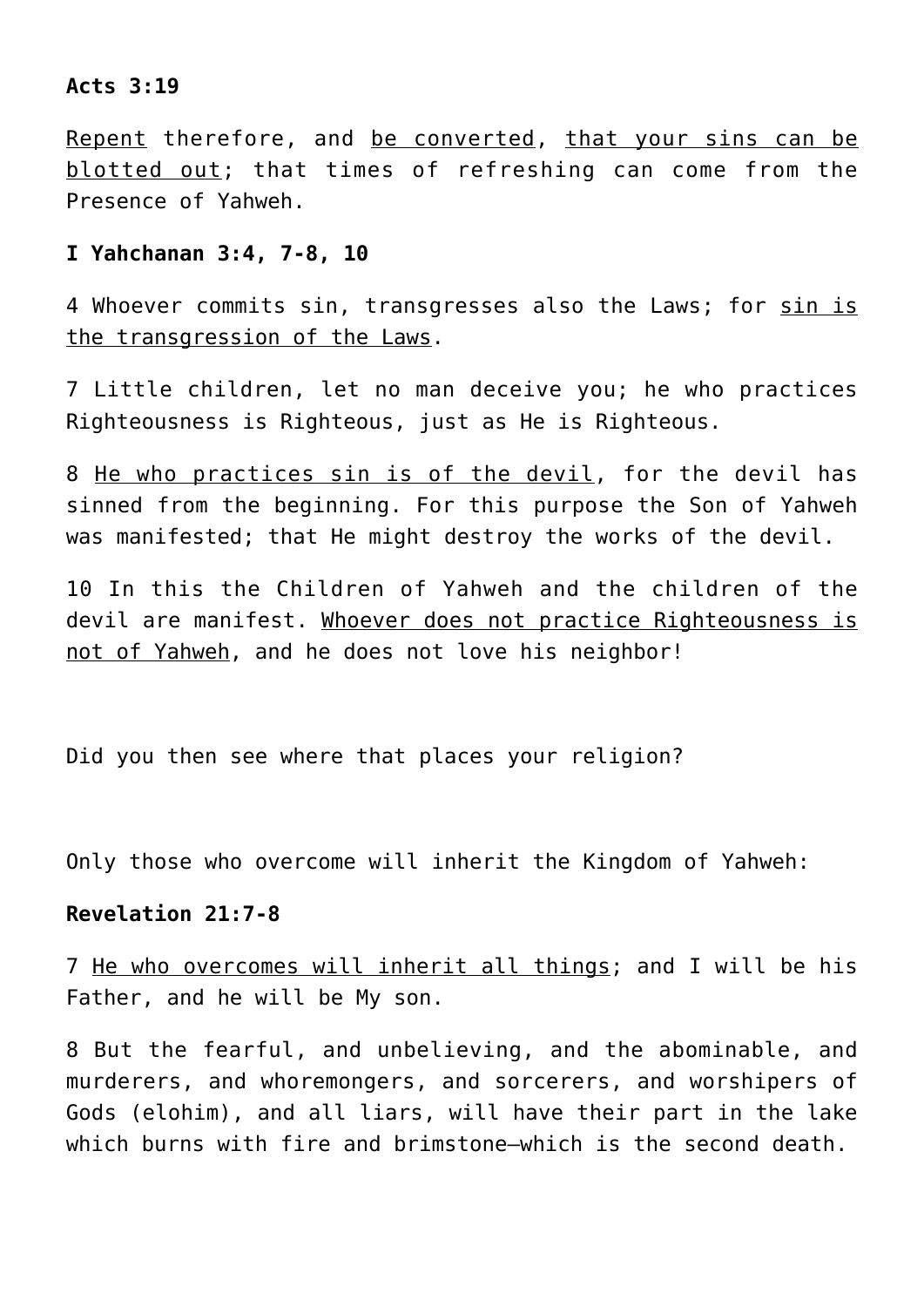**Verse 7:** Yahweh will be your Father. Combine that with:

# **I Corinthians 6:9-10**

9 Do you not know that the unrighteous will not inherit the Kingdom of Yahweh? Do not deceive yourselves. Neither fornicators, nor God worshipers (worshipers of Elohim), nor adulterers, nor men who commit sexual perversions with boys, nor men who commit sexual perversions with other men,

10 Nor thieves, nor covetous, nor drunkards, nor revilers, nor extortioners, will inherit the Kingdom of Yahweh.

# **II Corinthians 6:14-18**

14 Do not be unequally yoked together with unbelievers. For what fellowship has Righteousness with unrighteousness? And what fellowship does Light have with darkness?

15 And what harmony can there be between Messiah and Belial; *Worthlessness: Satan?* Or what share does a believer have with an infidel; *untrustworthy, not faithful, not true nor loyal?*

16 And what agreement does The House of Yahweh have with Gods (elohim)? For we are the House of the Living Father. As Yahweh has said: I will dwell in them and walk among them. I will be their Father, and they will be My People.

17 Therefore: Come out from among them and be separate, says Yahweh. Do not touch the unclean *thing,* and I will receive you.

18 I will be a Father to you, and you will be My Sons and Daughters, says Yahweh Almighty.

**Verse 18:** Yahweh will be your Father, as He is Yahshua's Father at this time.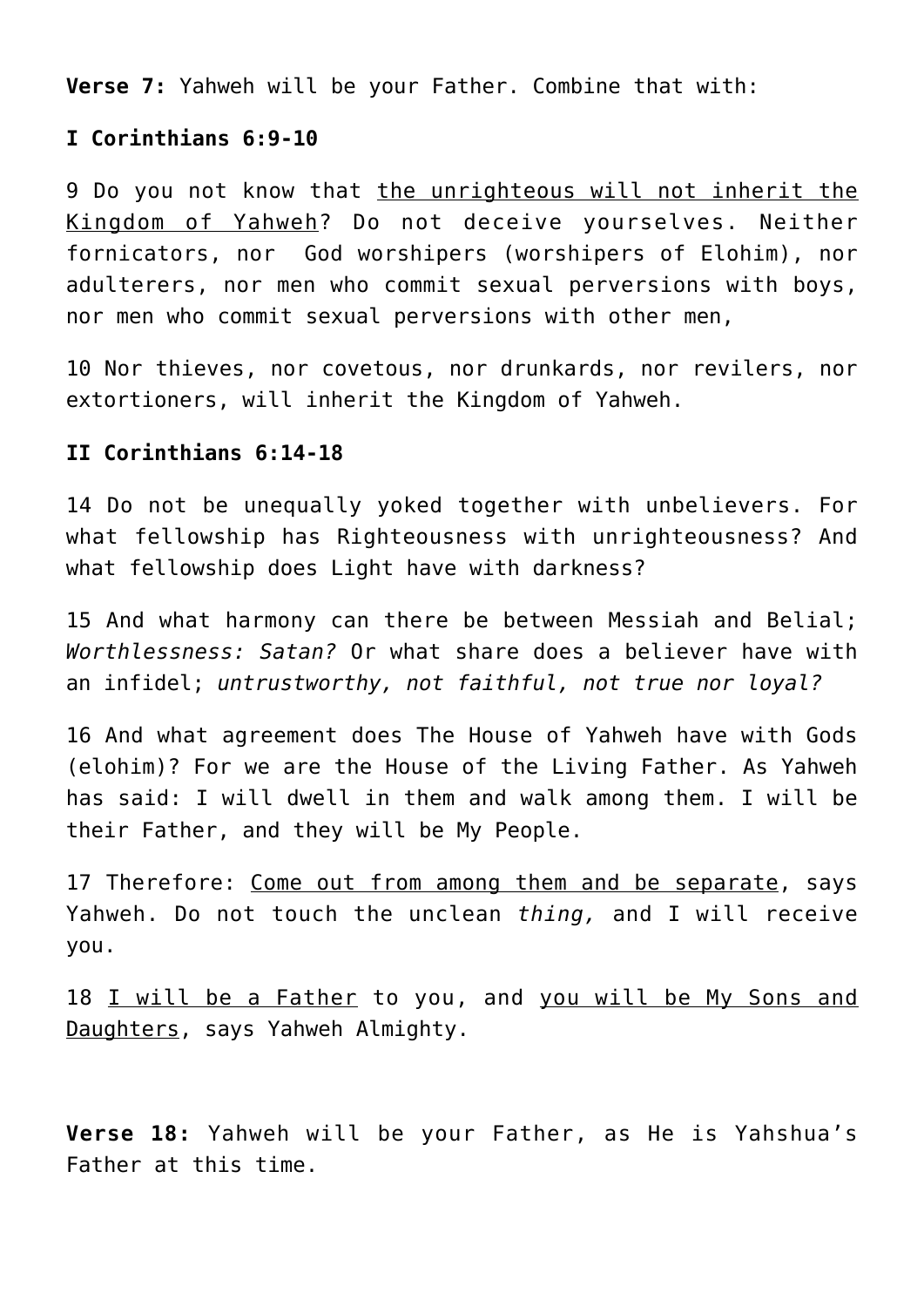If you refuse to repent of sin and convert to practicing Yahweh's Laws of Righteousness, your reward is the second death for which there is no resurrection.

# **Revelation 20:11-15**

11 And I saw a Great White Throne, and Him Who sat on it, from Whose Face the powers of the earth and the powers of the heavens, *including* the Gods (elohim), were driven away; for the verdict was reached that there is no place for them.

12 And I saw the dead, small and great, standing before Yahweh. And the books were opened; and another book was opened, which is *The Book* of Life. And the dead were judged out of those things which were written in the books, according to their works.

13 And the sea gave up the dead which were in it; and death and sheol; *the grave,* delivered up the dead which were in them. And they were judged, every man, according to his works.

14 And death and sheol were cast into the lake of fire. This is the second death.

15 And whoever was not found written in The Book of Life was cast into the lake of fire.

**Verse 15:** Those whose names are written in the Book of Life are shown in the next Scripture:

## **Revelation 22:14-16**

14 Blessed *are* those who keep His Laws, that they will have right to the Tree of Life, and will enter in through the gates into the City.

15 For outside *are* dogs, and sorcerers, and whoremongers, and murderers, and worshipers of Gods (elohim) and everyone *who*